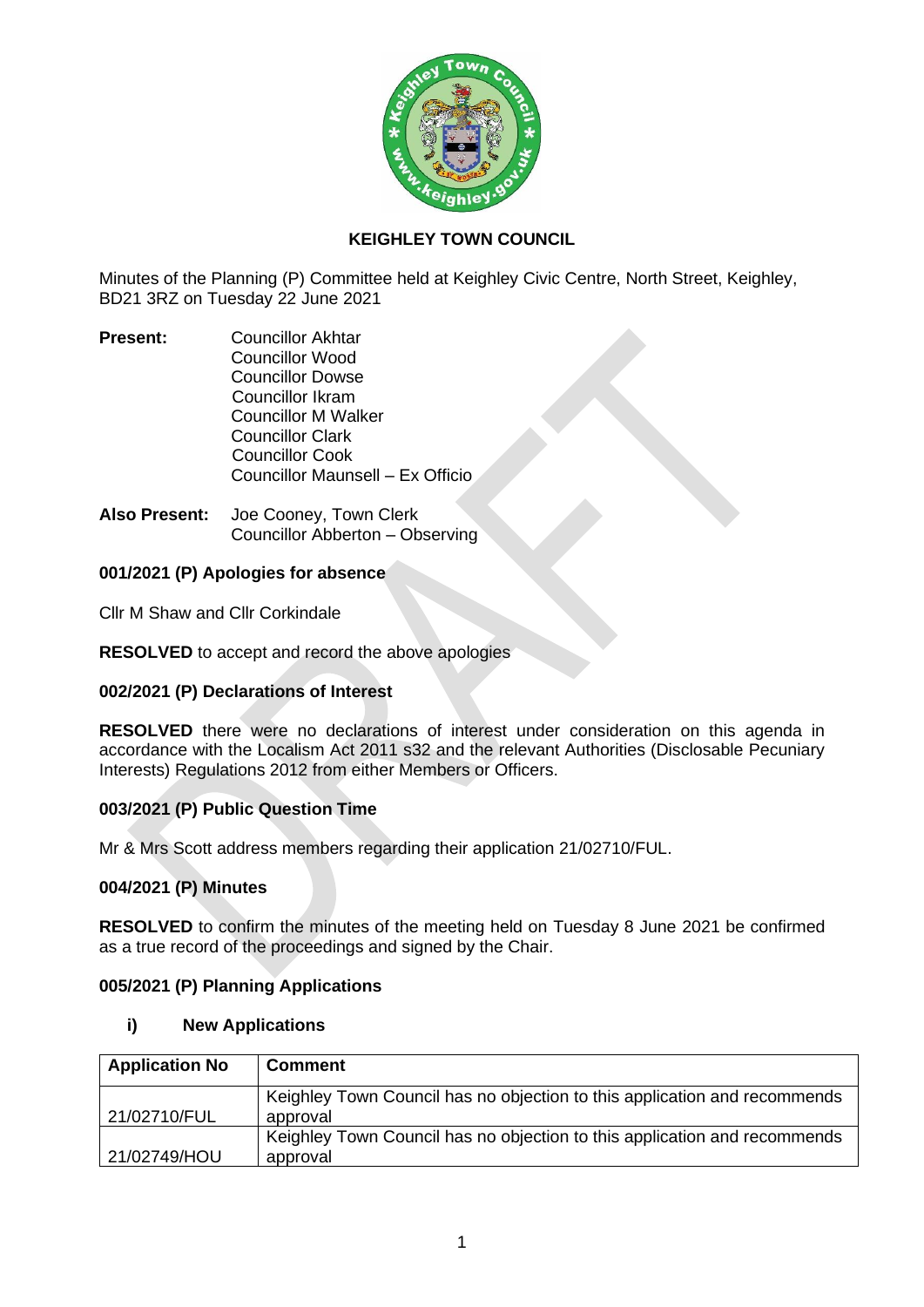|              | Keighley Town Council has no objection to this application and recommends |
|--------------|---------------------------------------------------------------------------|
| 21/02532/FUL | approval                                                                  |
|              | Keighley Town Council has no objection to this application and recommends |
| 21/02709/FUL | approval                                                                  |
|              | Keighley Town Council has no objection to this application and recommends |
| 21/02883/ADV | approval                                                                  |
|              | Keighley Town Council has concerns over the use of the proposed           |
| 21/02892/FUL | development given its location in a residential area.                     |
|              | Keighley Town Council has no objection to this application and recommends |
| 21/02688/FUL | approval                                                                  |
|              | Keighley Town Council has no objection to this application and recommends |
| 21/02919/HOU | approval                                                                  |
|              | Keighley Town Council has no objection to this application and recommends |
| 21/02759/HOU | approval                                                                  |
|              | Keighley Town Council has no objection to this application and recommends |
| 21/02921/HOU | approval                                                                  |
|              | Keighley Town Council has no objection to this application and recommends |
| 21/02924/HOU | approval                                                                  |
|              | Keighley Town Council has concerns the application is overdevelopment and |
| 21/02939/FUL | will have an overbearing impact on the neighbouring terrace properties    |
|              | Keighley Town Council has concerns the application is overdevelopment on  |
| 21/02902/HOU | the current site.                                                         |

**RESOLVED** to submit the above comments to Bradford MDC in response to each application.

### **ii) Applications Granted**

Councillors noted the following applications.

| No. | <b>Application</b> | <b>Details</b>                                                                       | Location                                                                        | <b>Committee</b><br><b>Comments</b>                                                                          |
|-----|--------------------|--------------------------------------------------------------------------------------|---------------------------------------------------------------------------------|--------------------------------------------------------------------------------------------------------------|
| 1.  | 21/00775/HOU       | Single storey<br>front extension                                                     | 1 Dockroyd Lane<br>Oakworth Keighley<br><b>West Yorkshire</b><br><b>BD227RN</b> | <b>Keighley Town</b><br>Council has no<br>objection to the<br>application and<br>recommends for<br>approval. |
| 2.  | 21/00818/FUL       | Change of use<br>from existing<br>offices (A2/E<br>use) to a bar<br>(A4/Sui Generis) | 3 Scott Street<br>Keighley West<br>Yorkshire BD21<br>2JJ                        | Keighley Town<br>Council has no<br>objection to the<br>application and<br>recommends for<br>approval.        |
| 3.  | 21/00852/HOU       | Demolition of<br>existing split<br>level garage and<br>proposed split<br>level annex | 37 Malsis Road<br>Keighley West<br>Yorkshire BD21<br>1EY                        | Keighley Town<br>Council approved the<br>demolition but has<br>concerns over parking<br>and access issues.   |
| 4.  | 21/00919/HOU       | Demolition of<br>existing<br>conservatory<br>and construction<br>of a single         | 28 Maple Avenue<br>Oakworth Keighley<br><b>West Yorkshire</b><br><b>BD227HS</b> | Keighley Town<br>Council has no<br>objection to the<br>application and                                       |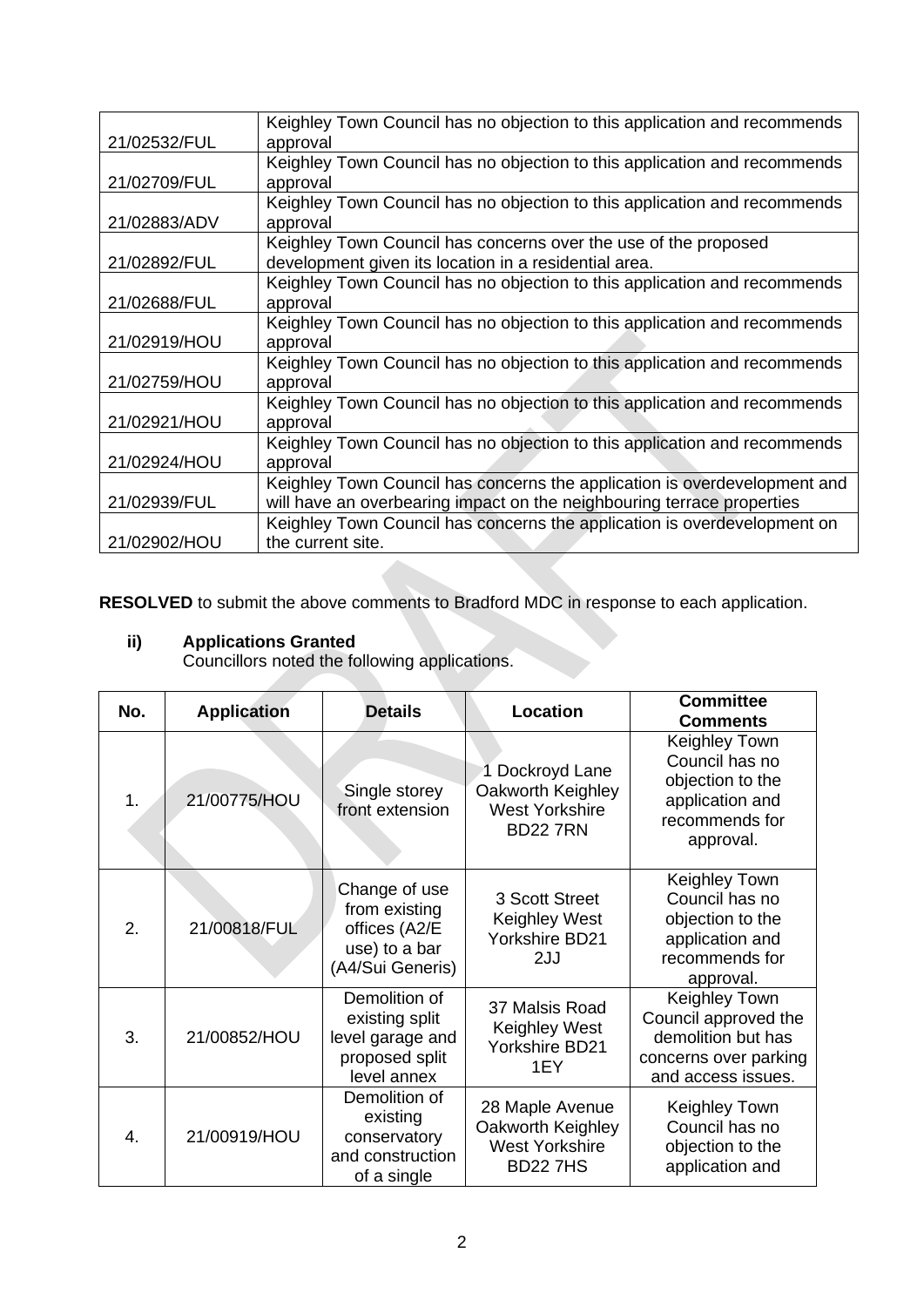|    |              | storey rear<br>extension.                                                                                                                                                                                                      |                                                                                                             | recommends for<br>approval.                                                                                  |
|----|--------------|--------------------------------------------------------------------------------------------------------------------------------------------------------------------------------------------------------------------------------|-------------------------------------------------------------------------------------------------------------|--------------------------------------------------------------------------------------------------------------|
| 5. | 21/00980/HOU | Retrospective<br>planning<br>application for<br>alterations to the<br>outbuilding plus<br>low level<br>decking area                                                                                                            | 17 Providence<br><b>Crescent Oakworth</b><br><b>Keighley West</b><br><b>Yorkshire BD22</b><br>7QU           | <b>Keighley Town</b><br>Council has no<br>objection to the<br>application and<br>recommends for<br>approval. |
| 6. | 21/00991/HOU | Reconstruction<br>of dilapidated<br>outbuilding to<br>create a new<br>garage and<br>store. An<br>extension on the<br>site of another<br>existing<br>dilapidated<br>structure to<br>create a<br>home office and<br>roof terrace | <b>Higher Moss Carr</b><br>Farm Moss Carr<br>Road Long Lee<br><b>Keighley West</b><br>Yorkshire BD21<br>4SD | Keighley Town<br>Council has no<br>objection to the<br>application and<br>recommends for<br>approval.        |
| 7. | 21/00984/HOU | Hip to gable roof<br>front and rear<br>dormers and<br>single storey<br>side and rear<br>extension and<br>dropped curb                                                                                                          | 13 Glenhurst<br><b>Avenue Keighley</b><br><b>West Yorkshire</b><br><b>BD214RJ</b>                           | Keighley Town<br>Council has no<br>objection to the<br>application and<br>recommends for<br>approval.        |
| 8. | 21/01005/HOU | Conversion of<br>integral garage<br>into a living<br>room                                                                                                                                                                      | 4 Astwick Close<br><b>East Morton</b><br><b>Keighley West</b><br>Yorkshire BD20<br>5WH                      | Keighley Town<br>Council has no<br>objection to the<br>application and<br>recommends for<br>approval.        |

## **iii) Applications Refused**

| No. | <b>Application</b> | <b>Details</b>                            | Location                                                              | <b>Committee</b><br><b>Comments</b>                                                    |
|-----|--------------------|-------------------------------------------|-----------------------------------------------------------------------|----------------------------------------------------------------------------------------|
|     | 21/00819/HOU       | Single storey<br>wrap around<br>extension | 27 Staincliffe Drive<br><b>Keighley West</b><br>Yorkshire BD22<br>6FF | Keighley Town<br>Council recommend<br>refusal due to<br>overdevelopment of<br>the site |

# **iv) Applications Withdrawn**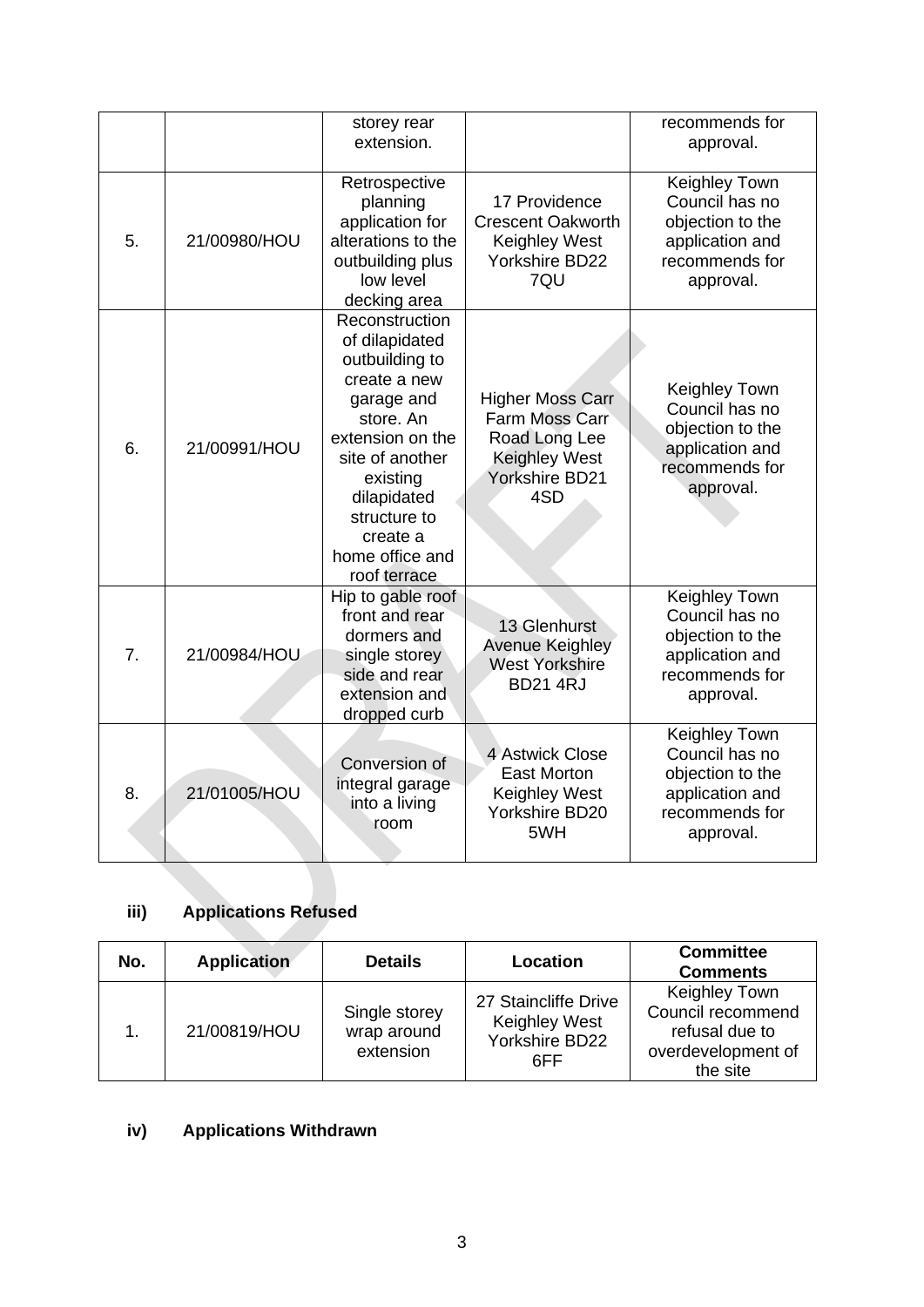| No. | <b>Application</b> | <b>Details</b>                                                                                                                                                                                                                                                                                                                                 | Location                                                                                     | <b>Committee</b><br><b>Comments</b>                                                                   |
|-----|--------------------|------------------------------------------------------------------------------------------------------------------------------------------------------------------------------------------------------------------------------------------------------------------------------------------------------------------------------------------------|----------------------------------------------------------------------------------------------|-------------------------------------------------------------------------------------------------------|
| 1.  | 21/00874/FUL       | Change of use<br>from residential<br>to (use class<br>C2) children's<br>residential<br>home, including<br>replacement of<br>garage door to<br>front with<br>window,<br>installation of<br>new window<br>opening to rear<br>elevation,<br>replacement of<br>existing patio<br>door to rear<br>with a window<br>and new escape<br>stair to rear. | The Bungalow<br><b>High Spring</b><br>Gardens Lane<br>Keighley West<br>Yorkshire BD20<br>6JX | Keighley Town<br>Council has no<br>objection to the<br>application and<br>recommends for<br>approval. |

### **v) Other Planning Matters**

### **006/2021 (P) Delegated Decisions**

None.

## **007/2021 (P) Pre-planning Consultation**

None/

## **08/2021 (P) Planning Appeals**

None.

## **011/2021 (AL) Date of Next Meeting**

**RESOLVED** to note the date of the next scheduled meeting of this Committee will be held on Tuesday 13 July 2021 at 6.00pm.

**Signed ………………………………………………….. Date …………………………………**